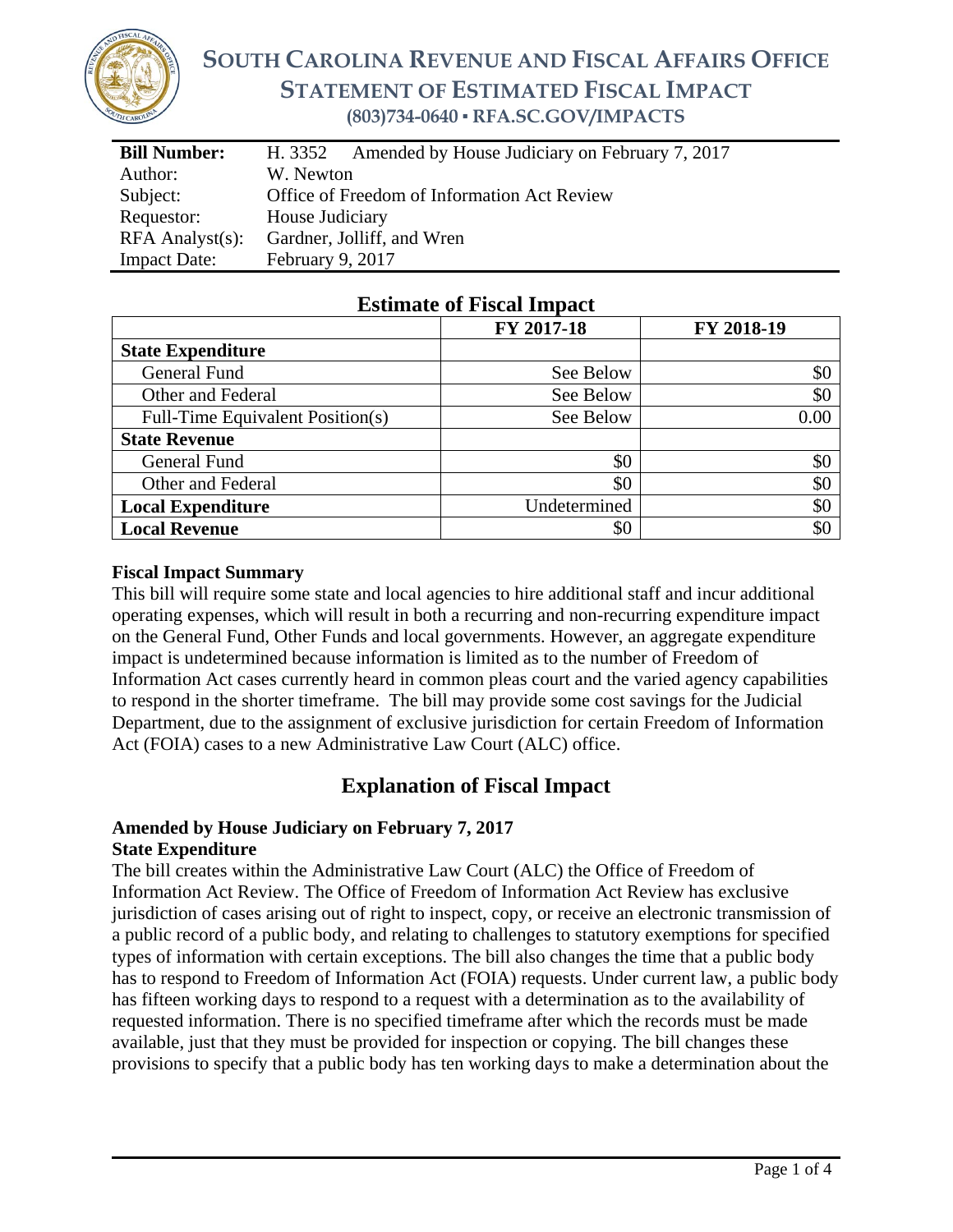request and then thirty days following the determination to make the records accessible if the request is granted. For records older than twenty-four months, the timing extends to twenty days to reply to the request and thirty-five days to provide access to records when the request is granted.

In order to determine the potential impact of these provisions, the Revenue and Fiscal Affairs Office (RFA) surveyed a sample of fourteen of the largest state agencies. The agencies surveyed include the Department of Administration, Department of Corrections, Department of Disabilities and Special Needs, Department of Education, Department of Health and Environment Control, Department of Health and Human Services, Department of Juvenile Justice, Department of Mental Health, Department of Motor Vehicles, Department of Public Safety, Department of Social Services, Department of Transportation, State Board for Technical and Comprehensive Education, and the University of South Carolina. RFA received responses from seven of these larger agencies, as well as from the Administrative Law Court and the Judicial Department. Collectively, these responses indicate the impact is expected to vary, in many cases depending upon the number of FOIA requests an agency receives and its capacity to respond to the requests in a shorter timeframe. As such, the overall impact for agencies statewide is undetermined.

**Administrative Law Court.** Information is not available concerning the current number of FOIA actions heard in common pleas court that the Office of Freedom of Information Act Review would hear under this bill. As a result, a projection of an expenditure impact on the General Fund is undetermined. However, in creating the Office of Freedom of Information Act Review to process cases and schedule hearings, the Administrative Law Court (ALC) expects an expenditure impact of at least \$141,370. This amount covers hiring two additional FTEs, a hearing officer and an administrative staff person, for additional recurring General Fund expenditures of \$138,250 for salaries and employer contributions, and a one-time cost of \$3,120 for office equipment for the two new positions.

**Department of Administration.** The agency indicates it can absorb the cost to implement additional requirements within existing resources.

**Department of Disabilities and Special Needs.** The agency indicates that they expect to hire two additional FTEs, an Attorney I and an Administrative Specialist II, for additional General Fund expenditures of \$110,995 including salaries and employer contributions. FOIA requests are currently handled by one staff member who has other responsibilities. The agency states that these additional positions are necessary to comply with the change in response time and to have legal representation at hearings of the Office of Freedom of Information Act Review.

**Department of Education.** The agency indicates that they expect to hire two additional FTEs, a program coordinator and an education associate, for an increase in General Fund Expenditures of \$168,014 for salaries, employer contributions, and operating expenses. The increase in personnel is needed to comply with the provision that records must be produced within 30 days of an approved request.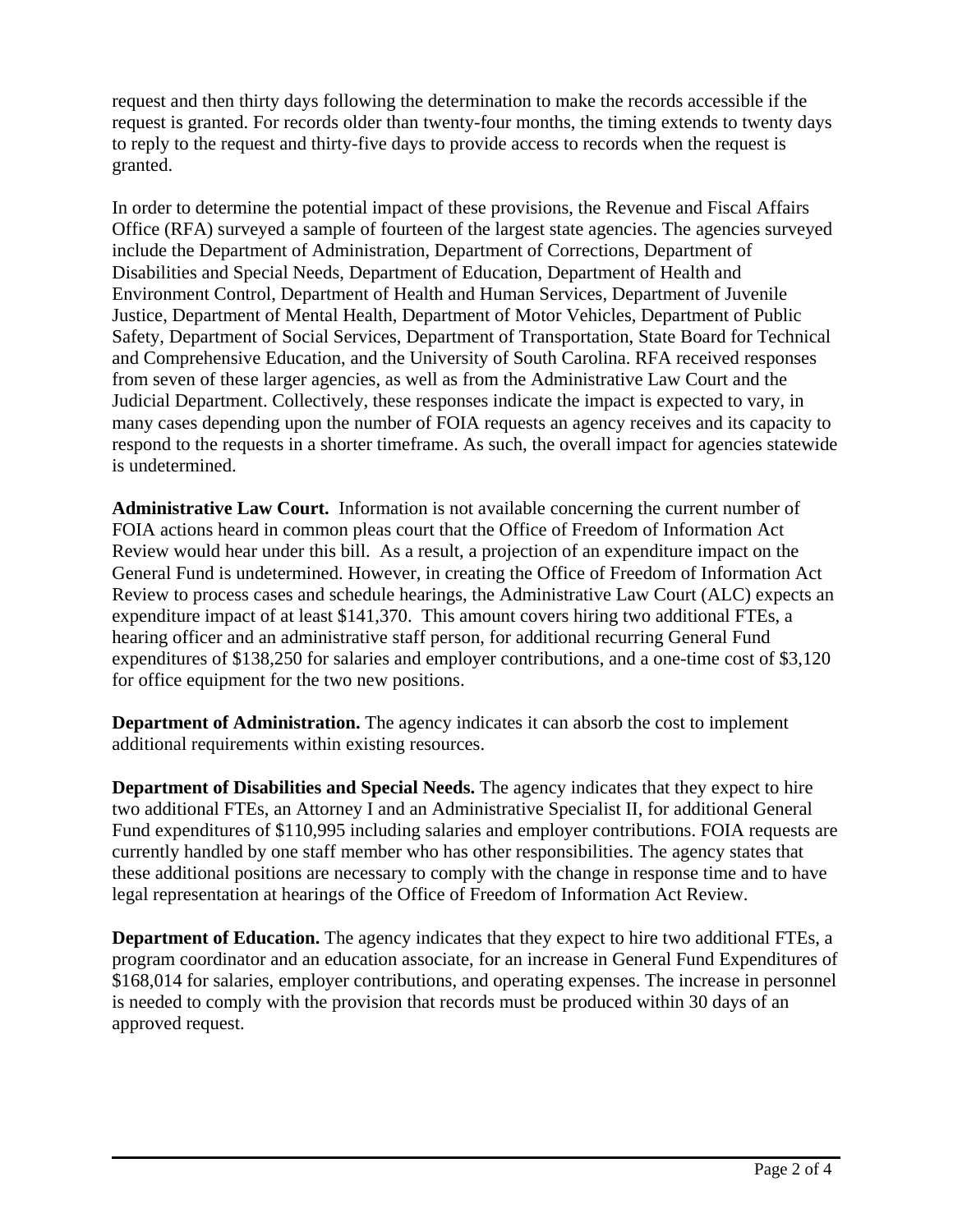**Department of Health and Human Services.** The agency indicates that the bill is expected to increase expenditures by \$141,378 for additional personnel and operating expenses. The agency anticipates hiring two FTEs, an Attorney II and a Statistical Research Analyst II, at a total estimated cost of \$128,178 for salaries and employer contributions. The agency also expects to contract with outside counsel to handle any FOIA litigation within the Office of Freedom of Information Act Review at an estimated cost of \$13,200. These costs would be divided between General Fund and Other Funds, specifically Medicaid, at an additional expenditure of \$70,689 from each source of funds.

**Department of Public Safety.** The agency indicates that the bill is expected to increase expenditures by \$178,716 for additional personnel and operating expenses. The agency anticipates hiring four Administrative Specialist II positions. The total salary and benefit projection per FTE is \$42,679 annually.

**Department of Transportation.** The agency indicates that they can absorb the additional requirements within existing resources.

**State Board for Technical and Comprehensive Education.** The agency anticipates an increase in operational expenditures by an undetermined amount for equipment, supplies, and other costs. At this time, the agency does not anticipate a need for additional personnel, but this may change depending upon the number of requests received.

**Judicial Department.** This bill creates the Office of Freedom of Information Act Review within the ALC and vests it with exclusive jurisdiction over certain FOIA cases currently within the jurisdiction of circuit court. The bill provides further that the ALC, including the Office of Freedom of Information Act Review, is considered part of the unified judicial system for purposes of the state ethics act. The Code of Judicial Conduct binds hearing officers of the Office of Freedom of Information Act Review, and the Commission on Judicial Conduct handles complaints against them.

The expenditure impact on the General Fund is undetermined, because information is not available concerning (1) the number of FOIA actions that would no longer be heard in common pleas court, or (2) the number of additional complaints the Commission on Judicial Conduct may handle for alleged violations of the Code of Judicial Conduct by Office of Freedom of Information Act Review hearing officers.

### **State Revenue**

N/A

# **Local Expenditure**

This bill adds to the current list of personal information that may be exempt from FOIA disclosure and adds to the current list of information that is deemed public for FOIA purposes. The Revenue and Fiscal Affairs Office contacted all 46 county governments and the Municipal Association of South Carolina regarding the expenditure impact of this portion of the bill and received two responses from the surveyed counties. One reporting county indicates that this bill would increase expenses of law enforcement for staffing needs, but the dollar amount would be